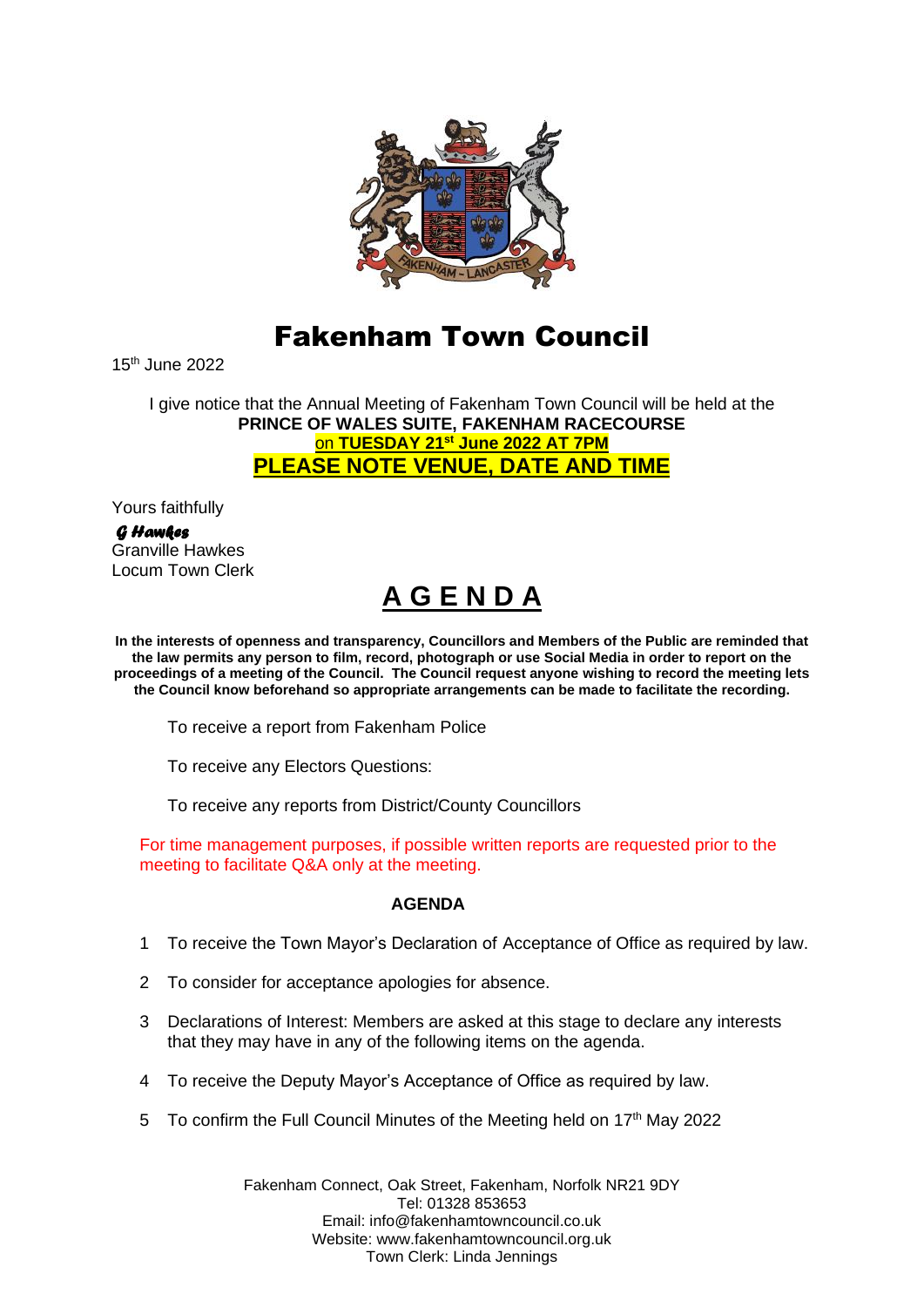- 6 To receive an update on actions taken after the last Council Meeting if these matters are not included on the agenda.
- 7 To receive the Mayor's Announcements.
- 8 To receive any reports from Councillors who have attended Meetings outside the Council.
- 9 To receive an update on the Decision Log (attached).
- 10 To receive and note correspondence and comment upon any items for information and action:
- 11 To receive and adopt the Minutes of the Development & Market Committees held on:
	- 23<sup>rd</sup> May 2022 (attached)
	- $\bullet$  6<sup>th</sup> June 2022 (attached)
	- $\bullet$  20<sup>th</sup> June 2022 (to follow)
- 12 To receive and adopt the Minutes of the Leisure & Environment Committee held on:  $\bullet$  28<sup>th</sup> May 2022 (attached)
- 13 Financial Matters monthly reports: a) To receive and approve Fakenham Town Council & Charter Market Receipts and Payments reports for May 2022.

b) To receive and approve Fakenham Town Council & Charter Market Consolidated Bank reports for May 2022.

c) To receive and adopt minutes for the Finance Committee meeting held on 13th June 2022(attached)

- d) To receive Finance Team report
- 14 Annual Governance & Accountability (AGAR) and Year End Reports 2021-22:
	- a) To receive and note the Annual Internal Audit statement
	- b) To receive and agree Section 1 Annual Governance Statement
	- c) To receive and agree Section 2 Annual Accounting Statement
	- d) To receive Statutory Income & Expenditure Report & Balance Sheet for signing
	- e) To receive and approve 31 March 2022 year-end Reserves schedule
- 15 To receive the End of Year Independent Internal Audit Report for 31 March 2022
- 16 To agree dates for the 'Exercise of Rights' notice
- 17 To Receive a report from EP Youth
- 17 To receive any further items for the next agenda.
- 18 To move that the Public & Press be excluded from the Meeting under the provisions of Section 1(2) of the Public Bodies (Admission to Meetings) Act 1960.
- 19 To confirm the confidential minutes of the meeting held on 17<sup>th</sup> May 2022 (attached) and Extraordinary Full Council meeting held on Monday 13<sup>th</sup> June 2022
- 20 To discuss Town Council accommodation

Fakenham Connect, Oak Street, Fakenham, Norfolk NR21 9DY Tel: 01328 853653 Email: info@fakenhamtowncouncil.co.uk Website: www.fakenhamtowncouncil.org.uk Town Clerk: Linda Jennings